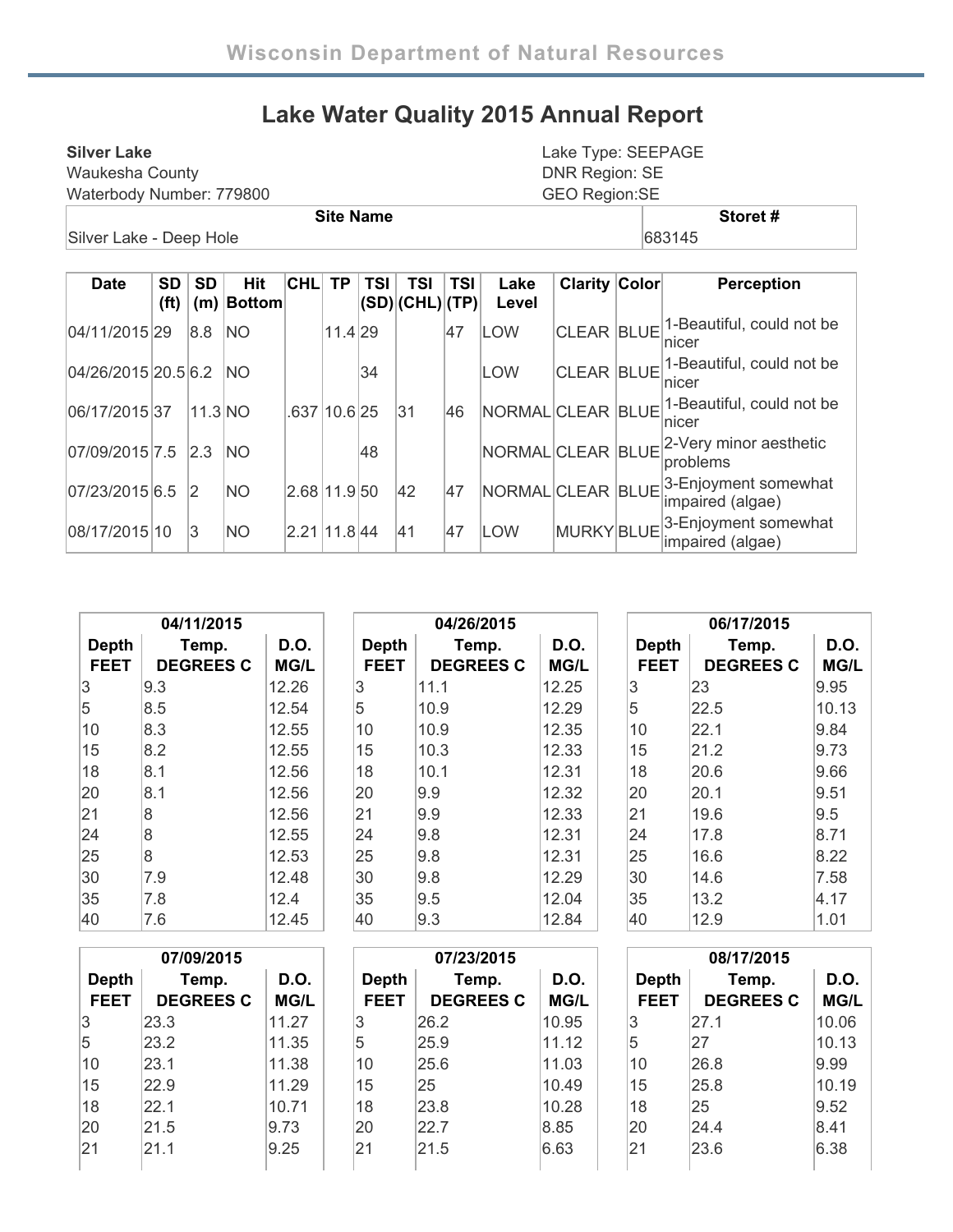| 24 | 18.7 | 6.28 | 24 | 19.4 | 2.15                 | 24 | 21   | .88 |
|----|------|------|----|------|----------------------|----|------|-----|
| 25 | 17.9 | 5.2  | 25 | 18.9 | 1.48                 | 25 | 20.3 | .59 |
| 30 | 15.7 | 2.47 | 30 | 16.1 | .22                  | 30 | 17.2 | .47 |
| 35 | 14.1 | .23  | 35 | 14.9 | .16                  | 35 | 14.7 | .15 |
| 40 | 13.4 | 47   | 40 | 13.8 | 12<br>$\cdot$ $\sim$ | 40 | 13.7 |     |

| <b>Date</b> | <b>Collector Comments</b>                                                                                                                                                                                                                                                                                                                                                                                                                                                                                      |
|-------------|----------------------------------------------------------------------------------------------------------------------------------------------------------------------------------------------------------------------------------------------------------------------------------------------------------------------------------------------------------------------------------------------------------------------------------------------------------------------------------------------------------------|
|             | 04/11/2015 One common loon- a pair of red-breasted mergansers- a pair of mallards- and a few geese<br>cruising the open water in the a.m. Chorus frogs and spring peepers calling from wetlands to the<br>north. N. Rice assisted with data collection. One common loon- a pair of red-breasted<br>mergansers- a pair of mallards- and a few geese were cruising the open water this morning.<br>Chorus frogs and spring peepers calling from wetlands to the north. N. Rice assisted with data<br>collection. |
|             | 04/26/2015 Great egret seen by west shore at kettle wetlands. Five red-breasted mergansers- two<br>buffleheads- gulls and Canada geese present. Blue sky with a few clouds to the east. Slight ripple<br>at lake surface from gentle north west breeze. N. Rice assisted with data collection.                                                                                                                                                                                                                 |
|             | 06/17/2015 Pileated woodpecker seen on north shore this past weekend. Oriole babies-goslings and<br>duckings just a few of the fun spring sightings. First swallowtail butterfly seen as well. The lake is<br>calm; heavy rains fell earlier in week. Cottonwood blossoms dot lake surface. N. Rice assisted<br>with data collection.                                                                                                                                                                          |
|             | 07/09/2015 Lake is aqua marine and sparkling. As we anchored- great blue heron did low fly over- followed<br>by the swoop of a barn swallow. Call of northern bobwhite from shore. Marsh milkweed blooming<br>on north shore. N. Rice assisted with data collection.                                                                                                                                                                                                                                           |
|             | 07/23/2015 Calm conditions- bright blue sky with a few clouds. Gulls arrived this week- 20 present by west<br>side of lake. Algae bloom present- water has bright green hue. Yesterday the following butterflies<br>were seen on the north shore: 1 swallowtail- 2 monarchs- 1 red admiral and 1 purple admiral. N.<br>Rice assisted with data collection. (satellite day)                                                                                                                                     |
|             | 07/23/2015 Satellite day. Calm conditions- bright blue sky with a few clouds. Gulls arrived this week- currently<br>20 present near west side kettle wetlands. Algae bloom present. Yesterday- a number of<br>butterflies visited north shore- including: a swallowtail- 2 monarchs- 1 red admiral. N. Rice<br>assisted with data collection.                                                                                                                                                                  |
|             | 08/17/2015 Gentle breeze from west. Flock of geese cruising north shore. Hot weather weekend- algae<br>present on north shore. Cicadas calling- and Orioles are back. N. Rice assisted with data<br>collection. (satellite day)                                                                                                                                                                                                                                                                                |

| <b>Date</b> | <b>Data Collectors</b> | <b>Project</b>                                                   |
|-------------|------------------------|------------------------------------------------------------------|
| 04/11/2015  | Jessica Rice           | Citizen Lake Monitoring - Water Quality - Silver Lake; Deep Hole |
| 04/26/2015  | Jessica Rice           | Citizen Lake Monitoring - Water Quality - Silver Lake; Deep Hole |
| 06/17/2015  | Jessica Rice           | Citizen Lake Monitoring - Water Quality - Silver Lake; Deep Hole |
| 07/09/2015  | Jessica Rice           | Citizen Lake Monitoring - Water Quality - Silver Lake; Deep Hole |
| 07/23/2015  | Jessica Rice           | Citizen Lake Monitoring - Water Quality - Silver Lake; Deep Hole |
| 08/17/2015  | Jessica Rice           | Citizen Lake Monitoring - Water Quality - Silver Lake; Deep Hole |

SD = Secchi depth measured in feet converted to meters; Chl = Chlorophyll a in micrograms per liter(ug/l); TP = Total phosphorus in ug/l, surface sample only; TSI(SD), TSI(CHL), TSI(TP) = Trophic state index based on SD, CHL, TP respectively; Depth measured in feet. **Wisconsin Department of Natural Resources Wisconsin Lakes Partnership** 

**Report Generated:** 03/30/2016